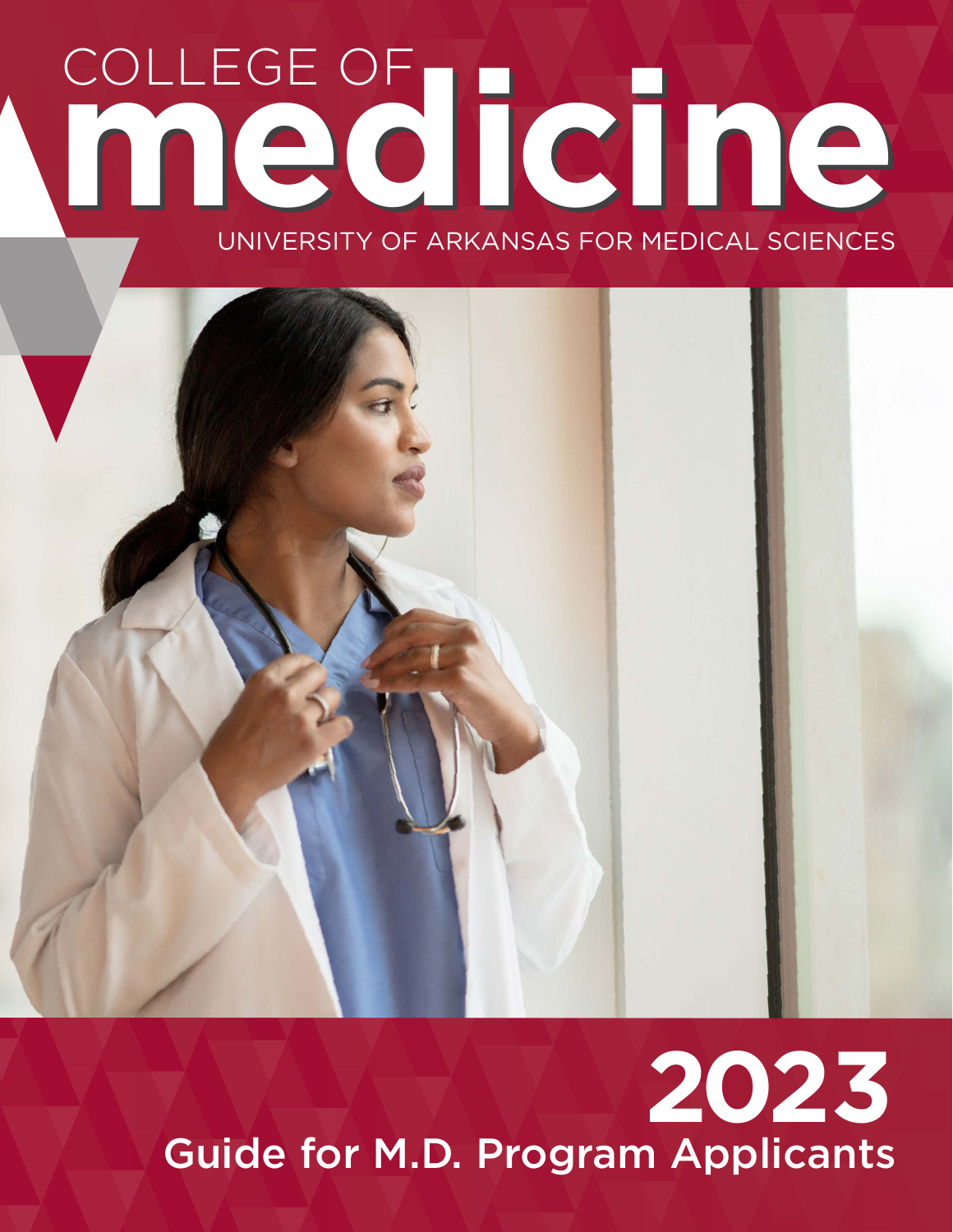# ADMISSIONS REQUIREMENTS



# PERSONAL **ATTRIBUTES**

Certain personal qualities are of fundamental importance in the character of one who will enter the medical profession. These attributes include curiosity, compassion, integrity, stamina, dedication to service and a sustained ability to learn. Beyond these are the cognitive needs and requirements of an adequate intellectual capacity.

The paramount goals of the pre-medical experience should be mastery of the art of study and the intellectual maturity to understand, utilize and synthesize facts into concepts. The student must have the ability to absorb, integrate and use a large body of knowledge. Likewise, future physicians must understand the sociocultural and environmental factors in illness and the impact of illness on the family and greater community. The pre-medical education contributes significantly to the interaction of these factors.

*Megan Clark Class of 2025*

# PREMATRICULATION REQUIREMENTS

Accepted applicants must have successfully completed the following courses prior to matriculation in the College of Medicine:

- Three semesters of Biology to include one full semester of General Genetics
- $\blacksquare$  Three semesters of Chemistry to include Organic Chemistry and Biochemistry\*

\*UAMS College of Medicine does not require labs for Organic Chemistry or Biochemistry. (Your institution or major may require labs.)

- $\blacksquare$  Two semesters of Physics
- Two semesters of English
- One semester of Statistics
- Two semesters of Social Sciences\*\*
- \*\*Anthropology, Psychology, Sociology, Ethics, Logic Philosophy, Religion or Theology courses.

Advanced Placement credit may be used to satisfy pre-matriculation course requirements listed above, provided the AP credit is accepted by your university/college and posted on your transcript.

The College of Medicine will accept online courses to meet our prematriculation requirements, provided the course is accepted and given credit/letter grade on the applicant's academic transcript from an accredited university.

The UAMS College of Medicine Academic Standards Committee suggests students may benefit from completing coursework in some of the following subjects prior to medical school. The subjects listed below are recommendations, not requirements.

**Physiology** 

**Microbiology** Cell Biology **Neuroscience** 

**Histology** 

- **Immunology**
- Developmental Biology
- **Molecular Biology**

ACADEMIC REQUIREMENTS

A baccalaureate degree is strongly recommended. Applicants must take the MCAT and MCAT scores obtained prior to 2020 are not acceptable for applicants to the 2023 first-year class. The MCAT test dates for calendar year 2022 are posted on the MCAT web site. Applicants must register for the

MCAT at *www.aamc.org/students/ applying/mcat/*. Applicants with pre-medical majors have no particular advantage over applicants majoring in other fields. Successful applicants, however, will be highly motivated individuals with a solid foundation in the natural sciences.

> *Davis Campbell Class of 2025*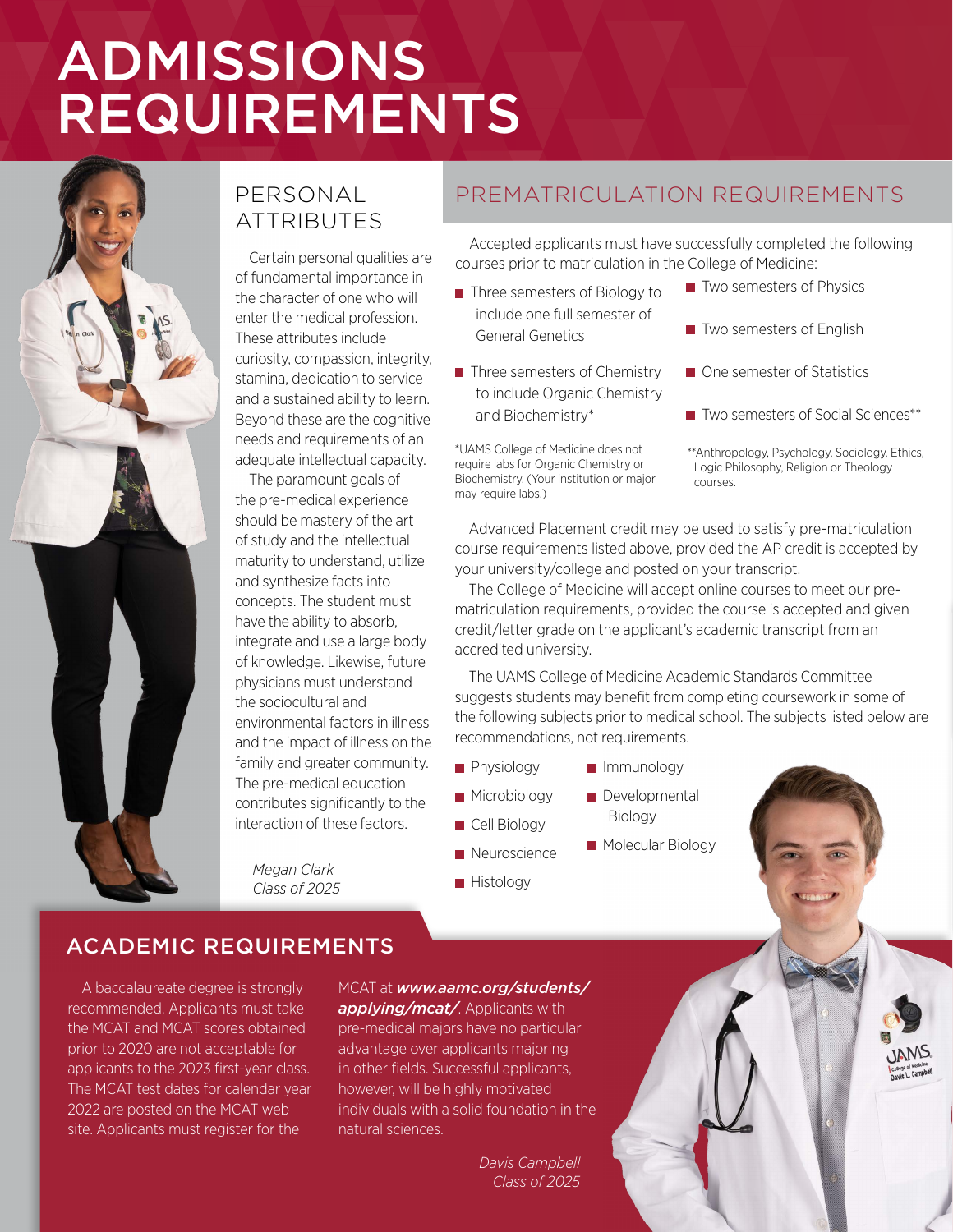# **APPLICATION PROCEDURES**

The College of Medicine participates in the American Medical College Application Service (AMCAS) sponsored by the Association of American Medical Colleges (AAMC). Applicants must use the AAMC online web-application at www.aamc.org. Applicants may certify and submit their completed AMCAS webapplication to the AAMC beginning in June.

The deadline for submitting your application to AMCAS is Nov. 1 for the class entering the following fall. Official transcripts should be sent directly to AMCAS from the registrar of each college attended. AMCAS will send your MCAT scores to us. Recommendations from your Premedical Advisory Committee are required and must be sent directly to AMCAS Letters Service. Your application will not be reviewed if you miss your school's Premedical Advisory Committee deadline and we are advised that a letter is not forthcoming.

*Note: If your institution does not have a Premedical Advisory Committee, or it has been more than two years since you*  last attended/graduated from your school, you may choose to have three faculty members submit individual letters of *recommendation. In addition to the required Premedical Advisory Committee composite evaluation or three academic*  letters of recommendation from faculty, you also have the option to ask three individuals to submit personal letters of *recommendation which primarily address your qualifications inside or outside the classroom. UAMS College of Medicine utilizes the AMCAS Letters Service for letter submissions. Letters of recommendation should be submitted by Nov. 15.*

A supplemental (aka secondary) application to the UAMS College of Medicine is made available to every applicant who has applied through AMCAS in the current application cycle.

A non-refundable application fee of \$100 is required from each applicant. Applicants approved by AMCAS for the Fee Assistance Program will be charged \$50.

The College of Medicine, in conjunction with AMCAS, will conduct a criminal background check on all applicants accepted for admission.

\* This brochure provides only a synopsis of College of Medicine admission requirements. It is not intended to substitute for the College of Medicine catalog. All information is subject to change without notice.

*Pamela Rosales, Class of 2024*



Photo taken prior to COVID-19

# PROGRAM ANNOUNCEMENT

We are excited to announce the expansion of UAMS College of Medicine medical training on the Northwest Arkansas Campus where select medical students wishing to complete their entire MD in Fayetteville, Arkansas may have the opportunity to do so. There is also the option for students to complete their first two years of training in Little Rock and then to move to NWA to complete their M3 and M4 clinical years in Northwest Arkansas. For incoming medical students who know they wish to enter primary care fields, (e.g. pediatrics, family medicine or internal medicine), an innovative three year MD Primary Care Scholars training track is exclusively offered on the Northwest UAMS Campus. This program is highly competitive and requires a

secondary application once admitted to the College of Medicine. The focus of the program is to prepare extremely strong primary care clinicians to serve our state. By completing the MD degree in 3 years, students save 25% of the cost of training and are able to enter practice more rapidly.

Applicants accepted for admission to the UAMS College of Medicine will have the opportunity to complete the standard four-year MD track at UAMS Little Rock or to apply for one of the three tracks offered at UAMS Northwest.

# RESIDENCY REQUIREMENTS

Preference is given to Arkansas residents. However, state law permits the Admissions Committee to accept a limited number of non-Arkansas residents. Non-Arkansas residents with strong ties to Arkansas are given preference. Individuals with strong ties should communicate this information to the Office of Admissions by Nov. 15. An applicant must be a U.S. citizen or a legal permanent resident.

# Visit us at medicine.uams.edu